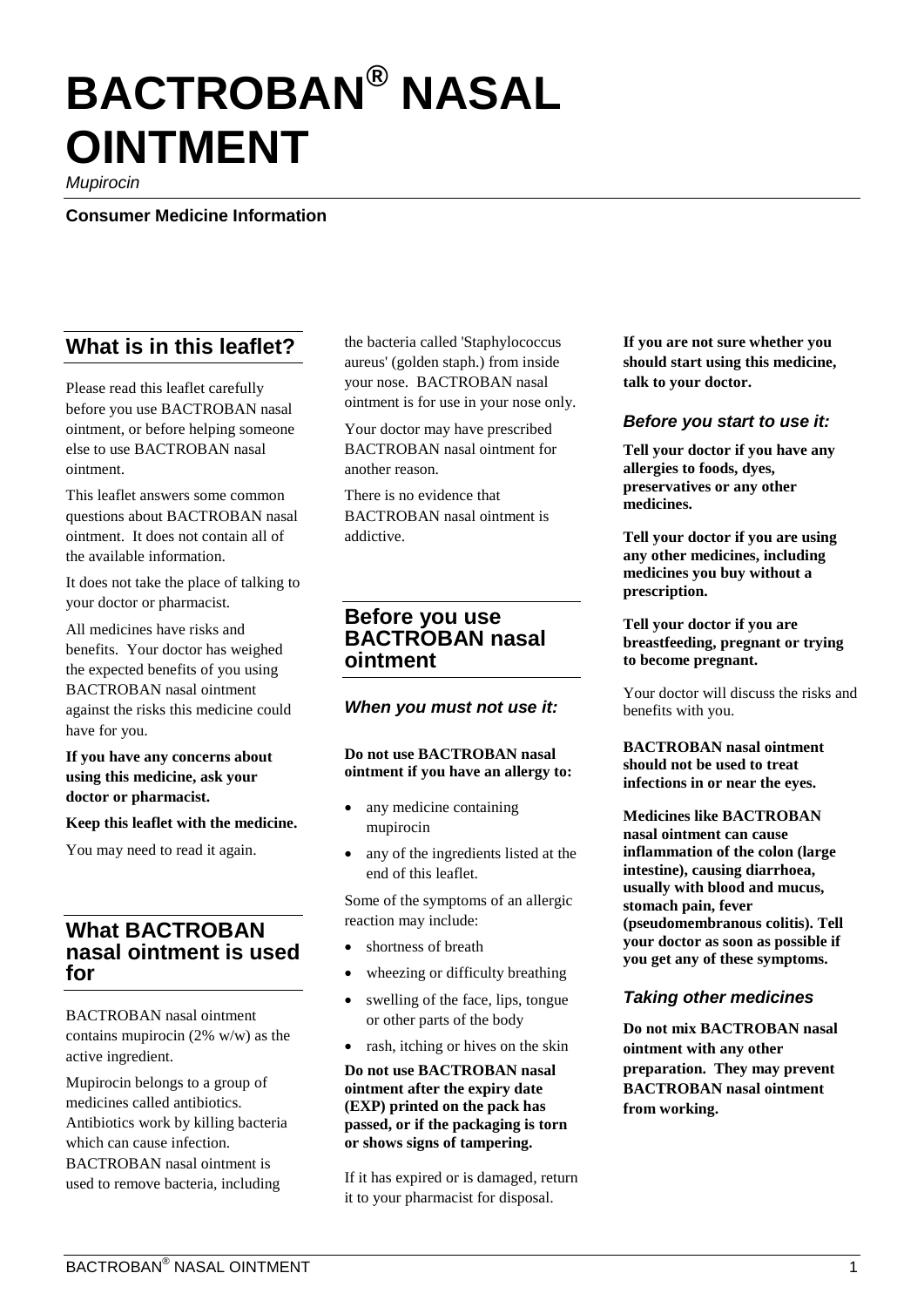# **How to use BACTROBAN nasal ointment**

Follow your doctor's instructions about how and when to use BACTROBAN nasal ointment. Please read the direction label carefully.

If you have any questions about BACTROBAN nasal ointment and how to use it, please ask your doctor or pharmacist.

### *How much to use:*

Use BACTROBAN nasal ointment as directed by your doctor or pharmacist.

BACTROBAN nasal ointment is usually applied two or three times a day. Your doctor or pharmacist will tell you how many times to apply the ointment.

### *How to use it:*

#### **Always wash your hands before and after applying BACTROBAN nasal ointment.**

Squeeze a small amount (about the size of a matchstick head) onto the tip of your little finger and apply to the inside surface at the front of each nostril. Gently press your nostrils together to help spread the ointment throughout your nose. A swab, such as a cotton bud may be used for application to infants or patients who are very ill.

## *How long to use it for:*

Use BACTROBAN nasal ointment for as long as your doctor or pharmacist tells you to. BACTROBAN nasal ointment is usually applied for between 5 and 7 days. Do not use for more than 10 days.

Do not stop using BACTROBAN nasal ointment, or change the dose without first checking with your doctor.

### *If you miss a dose:*

If you forget an application, apply some BACTROBAN nasal ointment as soon as you can, then continue as before.

### *If you take too much (overdose):*

**Immediately telephone your doctor or Poisons Information Centre (In Australia call 131126) for advice, if you think you or anyone else may have used too much BACTROBAN nasal ointment or swallowed accidently, even if there are no signs of discomfort or poisoning.**

**If you are not sure what to do, contact your doctor, pharmacist or nearest hospital.**

# **While you are using BACTROBAN nasal ointment**

### *Things you must do:*

**Tell your doctor if, for any reason, you have not used your medicine exactly as directed.**

Otherwise, your doctor may think that it was not working as it should and change your treatment unnecessarily.

Stop using BACTROBAN nasal ointment and tell your doctor if you develop an allergic reaction (such as a rash, local pain or swelling).

Keep the ointment away from your eyes. If BACTROBAN nasal ointment is accidentally applied to the eyes, wash the eyes thoroughly with water.

## *Things you must not do:*

**Do not give this medicine to anyone else, even if their symptoms seem similar to yours.**

**Do not use BACTROBAN nasal ointment to treat any other complaints unless your doctor says to.**

Do not mix BACTROBAN nasal ointment with any other preparation. They may prevent BACTROBAN nasal ointment from working.

It is important that you take the full course of BACTROBAN nasal ointment. Don't stop early as the amount of bacteria in your nose may not be reduced.

# **Side effects**

**Check with your doctor as soon as possible if you think you are experiencing any side effects or allergic reactions due to using BACTROBAN nasal ointment, even if the problem is not listed below.**

Like other medicines, BACTROBAN nasal ointment can cause some side effects. If they occur, they are most likely to be minor and temporary. However, some may be serious and need medical attention.

The most commonly reported side effects are:

- Irritation
- **Itching**
- Tingling
- **Burning**
- Stinging
- **Soreness**
- Post nasal drip
- Sinus pain
- Runny or blocked nose
- Facial pain
- Conjunctivitis

Allergic reactions such as a rash, hives or swelling can occur with the use of BACTROBAN nasal ointment.

**Tell your doctor immediately if you notice any of the following:**

• **Wheezing, swelling of the lips/mouth, difficulty in breathing, hayfever, lumpy rash (hives) or fainting. These**